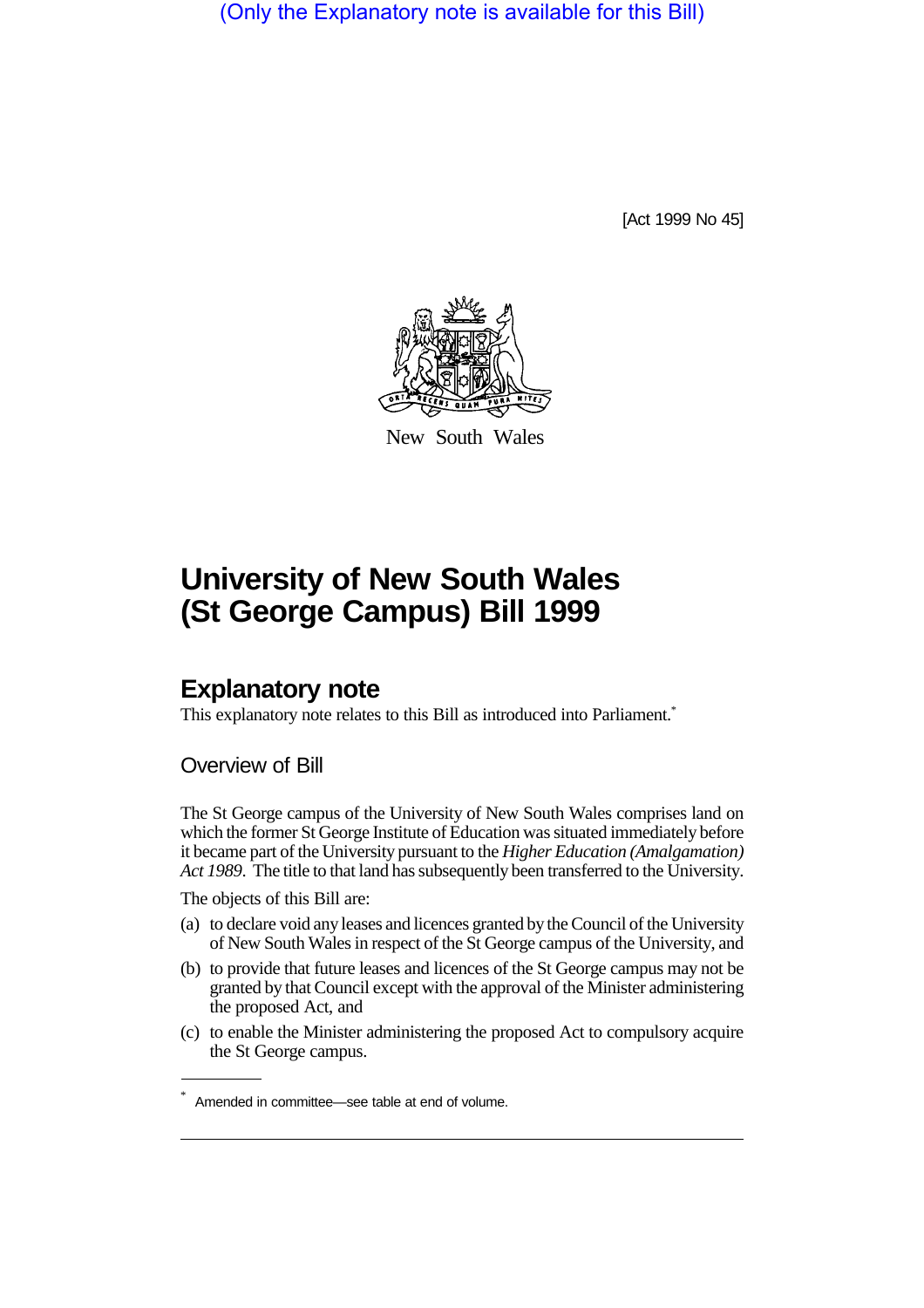University of New South Wales (St George Campus) Bill 1999 [Act 1999 No 45]

Explanatory note

## Outline of provisions

**Clause 1** sets out the name (also called the short title) of the proposed Act.

**Clause 2** provides for the commencement of the proposed Act on a day or days to be appointed by proclamation.

## **Clause 3** defines the expressions *Crown*, *St George campus*, *University*, *University Council*, *voided lease* and *voided licence* for the purposes of the proposed Act.

**Clause 4** avoids any lease of the St George campus that has been granted by the University Council since 1 April 1999, but before the commencement of the proposed section, together with any sublease of such a lease. The proposed section provides for the repayment to the lessee under any such lease of any payment made by or on behalf of the lessee under the lease. It also renders the lessee, and any other person, immune from civil action for anything done or omitted to be done by or on behalf of the lessee under the authority of any such lease.

**Clause 5** avoids any licence to occupy the St George campus that has been granted by the University Council since 1 April 1999, but before the commencement of the proposed section, together with any sublicence of such a licence. The proposed section provides for the repayment to the licensee under any such licence of any payment made by or on behalf of the licensee under the licence. It also renders the licensee, and any other person, immune from civil action for anything done or omitted to be done by or on behalf of the licensee under the authority of any such licence.

**Clause 6** provides that future leases of, and licences to occupy, the St George campus may not be granted by the University Council except with the approval of the Minister. The proposed section will cease to have effect on a day to be appointed by proclamation.

**Clause 7** empowers the Minister to compulsorily acquire, by notice published in the Gazette, the land comprising the St George campus, or any specified part of the St George campus. The proposed section provides that the *Land Acquisition (Just Terms Compensation) Act 1991* does not apply to or in respect of any such acquisition. The proposed section is expressed to expire on a day to be appointed by proclamation.

**Clause 8** provides that the Crown is not liable to pay compensation as a consequence of the avoidance of a lease by proposed section 4 (1), as a consequence of the avoidance of a licence by proposed section 5 (1), as a